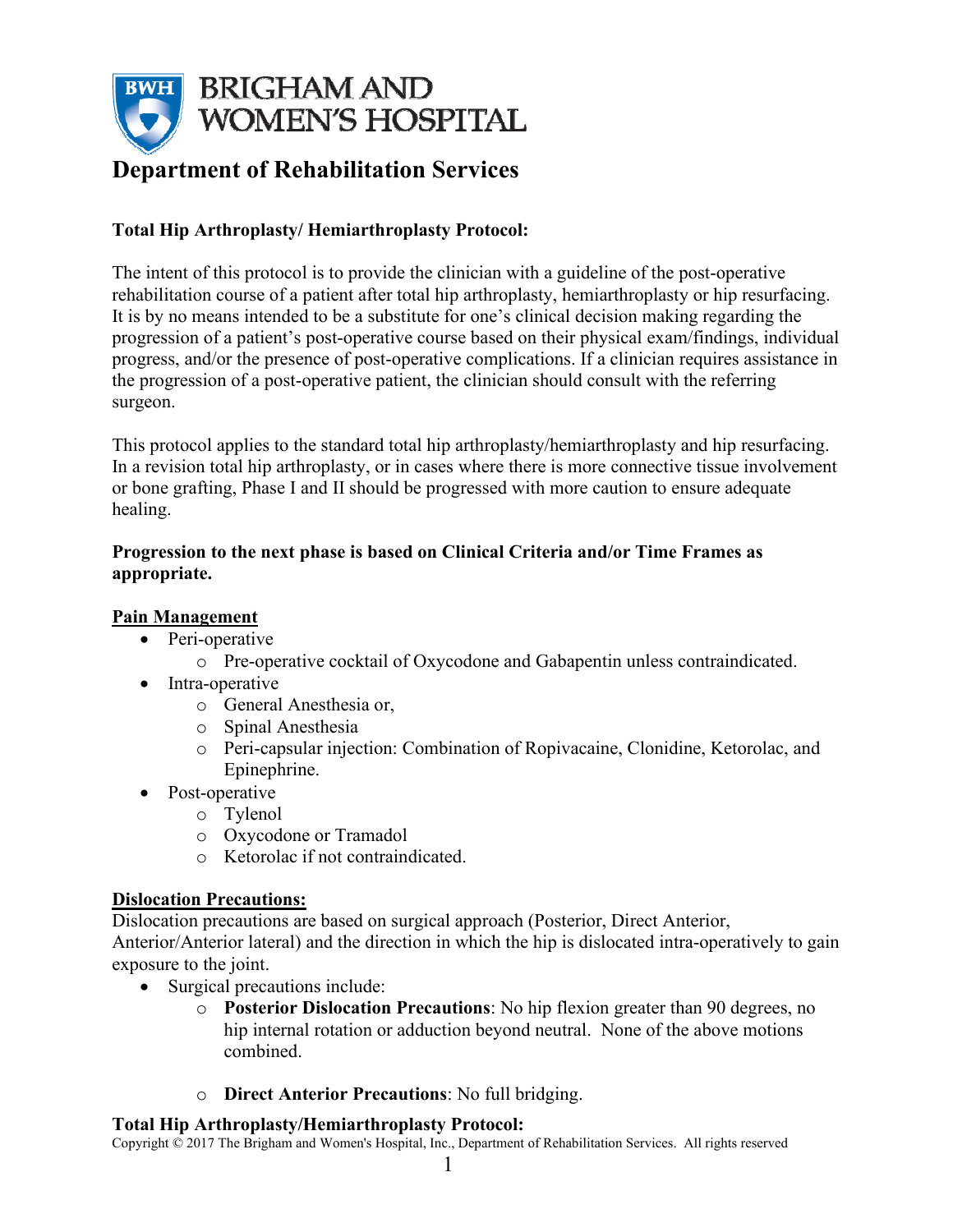- o **Anterior Dislocation Precautions**: No hip extension or hip external rotation beyond neutral. No bridging, no prone lying and none of the above motions combined. When the patient is supine, keep the hip flexed to approximately 30 degrees by placing a pillow under the patients knee or raising the head of the bed. Patients may perform a step through gait pattern, but should avoid end range hip extension.
- o **Global Dislocation Precautions**: Global precautions are a combination of both anterior and posterior precautions. They include: no hip flexion greater than 90 degrees, no hip adduction beyond neutral, no hip internal or external rotation, no laying flat, no prone laying, and no bridging. Global precautions are often ordered for patients following hip resurfacing. The surgical technique for a hip resurfacing requires full exposure of the femoral head. To gain exposure the entire capsule is opened as compared to a partial opening with the above approaches. This results in greater soft tissue disruption.
- o **No Dislocation Precautions**: Patients following a hip hemiarthoplasty will often have no dislocation precautions. This is determined by the surgeon. If there are no precautions documented, clarify that there are no dislocation precautions. Do not assume no precautions if none are documented.

# *All precautions are followed for at least 3 months or as directed by the surgeon.*

# **Weight Bearing Precautions:**

Weight bearing precautions can vary from patient to patient. Most often patients are weight bearing as tolerated. Weight bearing can range from partial weight bearing (50%) to weight bearing as tolerated to full weight bearing though. Weight bearing status is determined by the surgeon. Complex revision surgeries, surgeries requiring bone grafting or those with complications intra-operatively may require a more limited weight bearing status such as touch down weight bearing.

# **Trochanteric Precautions:**

A trochanteric osteotomy may be performed with complex revisions, certain surgical procedures, and to gain better exposure of the joint space. If this procedure is performed, active hip abduction exercises may be restricted due to the force of the contraction of the gluteus medius musculature on the reattached greater trochanter. In the post-operative order set this will present as "*Trochanter removed*" or "*Troch off precautions*." The surgeon may restrict the patient to:

- Passive abduction only: The patient should not actively abduct the operative extremity but the joint may be passively abducted to maintain ROM. A patient may use a leg lifter or assist to abduct the operative extremity.
- Functional Abduction only: The patient should not perform hip abduction exercises but may contract the hip abductors for functional mobility such as getting out of bed or ambulating.

# **Total Hip Arthroplasty/Hemiarthroplasty Protocol:**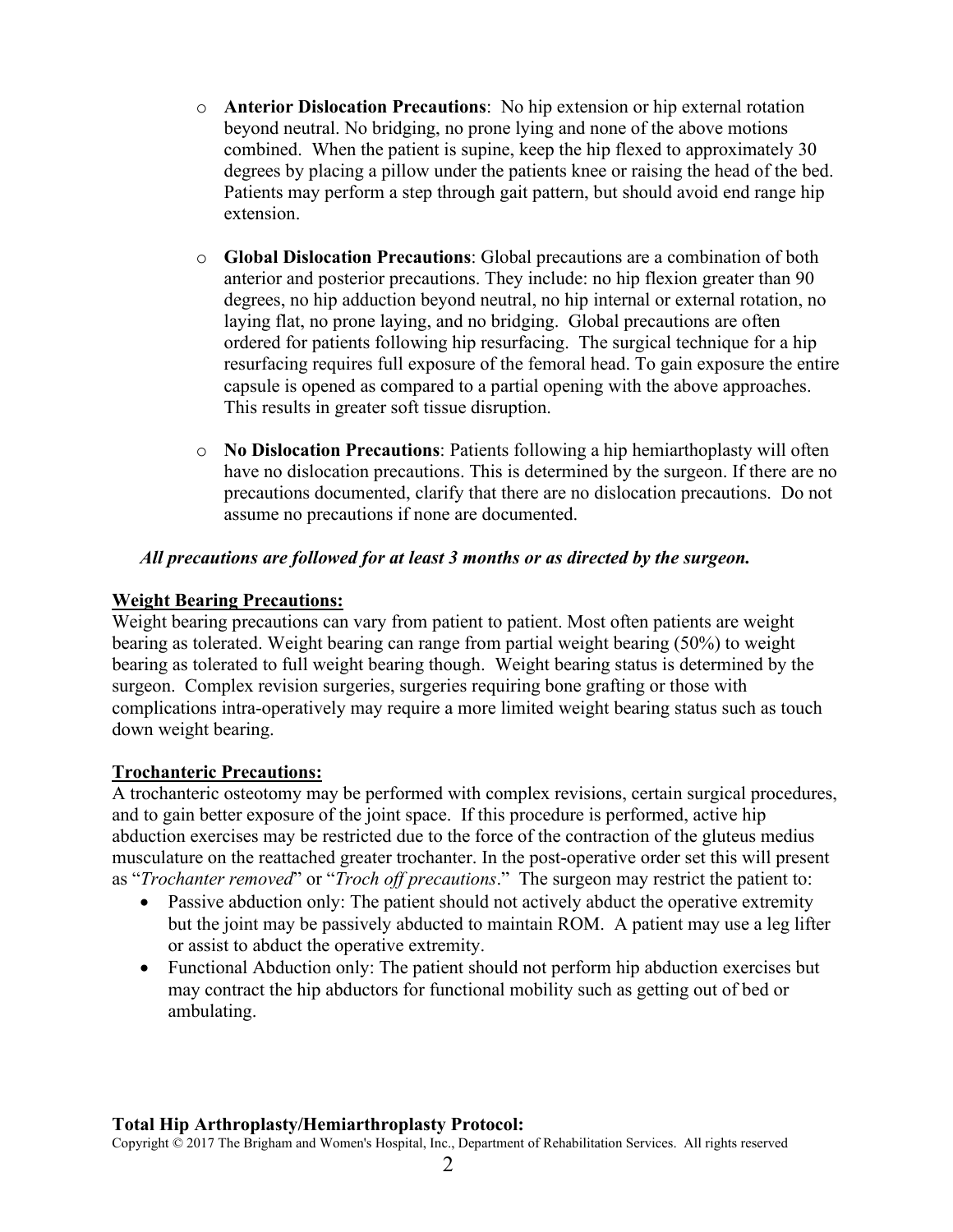# **Phase I – Immediate Post Surgical Phase (Day 0-3):**

Goals:

The goals of physical therapy during the early post-operative phase is to educate the patient regarding dislocation precautions, positioning, cryotherapy, and therapeutic exercise. Additional goals include increasing independence with function and the prevention of post-operative surgical impairments. These impairments may include:

- Edema
- Pain
- Decreased range of motion
- Impaired muscle control and strength in the involved lower extremity
- Balance
- Decreased proprioception

Physical therapy interventions are also directed towards identifying other sensorimotor or systemic conditions that may influence a patients' rehabilitation potential. Patients are in the hospital 1-3 days post-operatively if no medical complications occur.

Within 1-3 days, the patient will:

- 1. Perform bed mobility and transfers with the least amount of assistance while maintaining appropriate weight bearing (WB) and dislocation precautions.
- 2. Ambulate with an assistive device for at least 100 feet and ascend/descend stairs to allow for independence with household activities while maintaining appropriate WB.
- 3. Perform all supine and seated therapeutic exercise independently.
- 4. Verbalize understanding of post-operative hip dislocation precautions including use of proper positioning of the lower extremity, functional mobility guidelines, range of motion, and strengthening exercises.
- 5. Perform proprioceptive training to improve body/spatial awareness of the operative extremity in functional activities.
- 6. Transfer into and out of a vehicle with minimal assistance.

# **Observation and Assessment:**

- Observe for any signs of DVT: increased swelling, erythema, calf pain.
- Observe for signs of hip dislocation: Signs include uncontrolled pain, an obvious leg length discrepancy, and/or the leg may appear rotated as compared to the non-operative extremity.
- Observe the patient's hip dressing and wound. Note skin discoloration, edema, and dressing integrity.
- If a large amount of drainage is present, or there is blistering or frail skin around the hip joint, discuss with the nurse and decide if notifying the surgical team is indicated. Monitor wound healing and consult with referring MD if signs and symptoms of excessive bleeding and poor incision integrity are present.
- Monitor for signs of pulmonary embolism and loss of peripheral nerve integrity. In these cases, notify the MD immediately.

# **Total Hip Arthroplasty/Hemiarthroplasty Protocol:**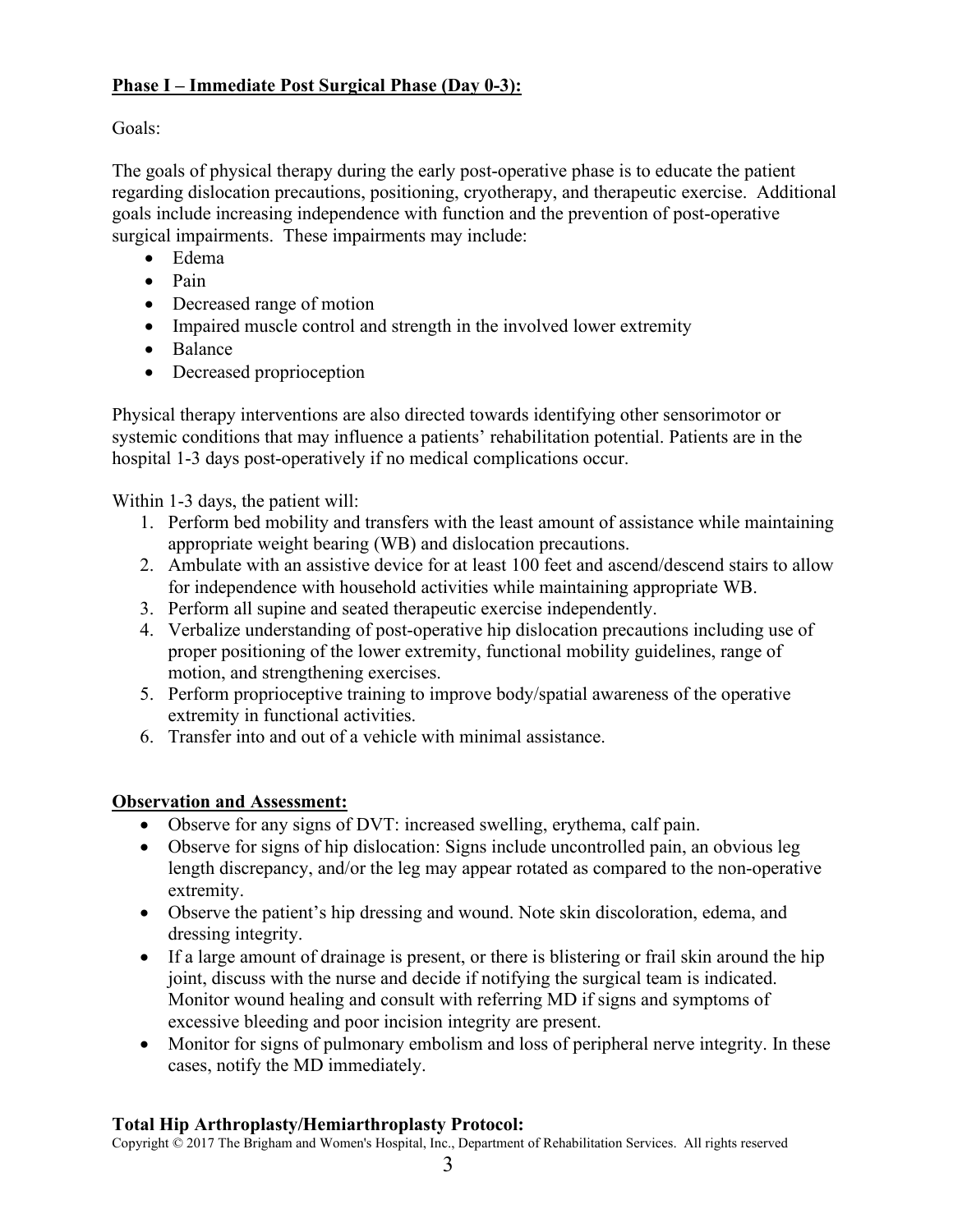• Pain: Assess patients' pain using the visual analogue scale (VAS) or Functional Pain Scale. Patients may require pre-medication with oral pain medication prior to treatment. Cryotherapy is recommended following physical therapy treatment to reduce pain, discomfort and swelling in the hip joint.

Therapeutic exercise and functional mobility:

- Active/active assisted/passive (A/AA/PROM) supine and seated exercises including ankle pumps, heel slides, hip internal and external rotation, long arc quads, seated hip flexion, and hip abduction/adduction (if no troch off precautions). Perform all exercises within the patient's dislocation precautions.
- Isometric quadriceps, hamstring, and gluteal exercises.
- Lower extremity range of motion (ROM) and strengthening as indicated based on evaluation findings.
- Closed chain exercises (if patient demonstrates good pain control, muscle strength and balance). Close-chained exercises should be performed with bilateral upper extremity support while maintaining appropriate weight bearing precautions.
- Bed mobility on a flat bed.
- Gait training on flat surfaces with a walker or crutches.
- Transfer training with the appropriate assistive device.
- Progress to stair training with upper extremity support if the discharge plan is home.
- Patients are seen by Occupational Therapy (OT) for education regarding how to perform activities of daily living (ADL's) with modified independence if it is a home discharge plan. If the patient is discharging to a rehabilitation facility, the patient will receive OT there.

Positioning Considerations:

- Bed position:
	- o Posterior/Global Precautions: Ensure that the foot of the bed has been locked in a completely flat position.
	- o Anterior Precautions: The foot of the bed may be unlocked and flexed to ensure slight hip flexion while supine.
- A trochanter roll should be used as needed to maintain neutral hip rotation when supine and thereby promote knee extension. A trochanter roll is a towel roll that is placed next to thigh just proximal to the knee.
- Nothing should be placed behind the knee of the operative leg for posterior precautions. If the patient has anterior precautions a pillow may be placed behind the operative knee to maintain slight hip flexion.

*Criteria for progression to the next phase:*

- Active hip flexion range of motion 0-90 degrees and hip abduction 0-30 degrees.
- Minimal pain and inflammation.
- Independent transfers and ambulation at least 100 feet with appropriate assistive device.
- Independent maintenance of post-operative precautions.

# **Total Hip Arthroplasty/Hemiarthroplasty Protocol:**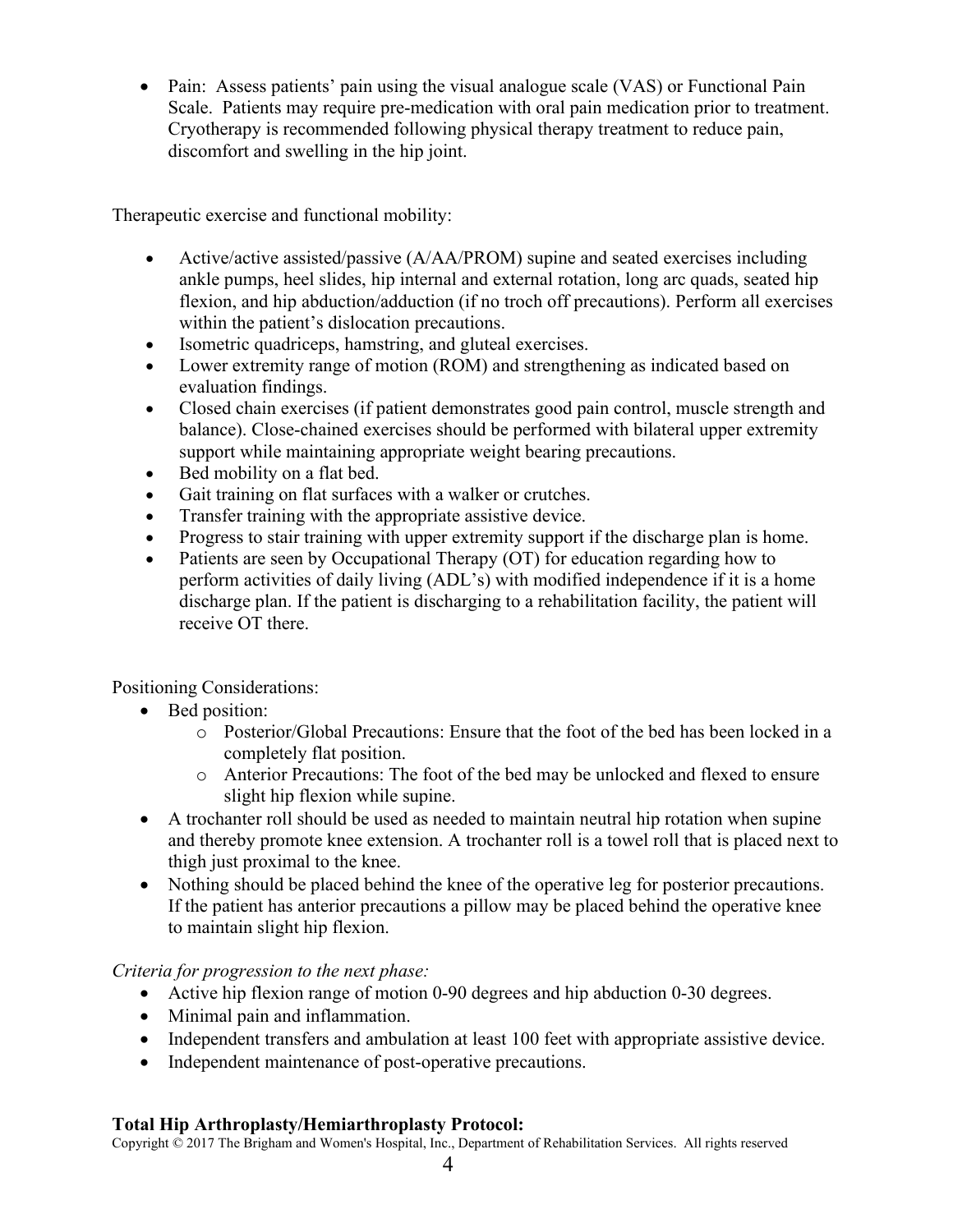# **Phase II – Motion Phase (week 1-6)**

Goals:

- Initiate outpatient Physical Therapy at week 2 post-operatively.
- Muscle strengthening of the entire hip girdle of the operative extremity with emphasis on hip abductor and extensor muscle groups as well as lumbo-pelvic and core stability and strengthening exercises.
- Attention should also be directed toward any weakness present in the operative extremity as well as any generalized weakness in the upper extremities, trunk or contralateral lower extremity.
- Proprioceptive training to improve body/spatial awareness of the operative extremity in functional activities.
- Endurance training to increase cardiovascular fitness.
- Functional training to promote independence in activities of daily living and mobility.
- Gait training: Assistive devices are discontinued when the patient is able to ambulate without a positive Trendelenberg test.
	- o For those patients that are "WBAT" post-operatively they may use an assistive device as needed to minimize compensatory gait. Patient may be encouraged to use a straight cane within one week of surgery.
- Improve range of motion (ROM) within dislocation parameters
- Increase strength
- Decrease inflammation/swelling
- Return to functional activities

**Joint Specific Outcome Measure:** It is recommended upon the start of postoperative care in the ambulatory clinic that patient and therapist complete the Lower Extremity Functional Scale (LEFS) during the first ambulatory visit. This measure is then completed every 30 days and upon discharge from physical therapy, in conjunction with routine re-evaluations to assist in assessing progress.

Therapeutic exercise and functional mobility:

# **Weeks 1-3**

- AA/A/PROM, stretching for hip abduction ROM within precautions.
- Continue isometric quadriceps, hamstring, and gluteal isometric exercises
- Heel slides
- Gait training to improve function and quality of involved limb performance during swing through and stance phase. Patients are encouraged to wean off their assistive device between weeks 2-3.
- Postural cues/ re-education during all functional activities as indicated
- Balance/Proprioception Training:
	- o Weight-Shifting Activities
	- o Closed Kinetic Chain Activities

# **Weeks 3-6**

- Continue above exercises
- Stretching (with consideration of dislocation precautions).

# **Total Hip Arthroplasty/Hemiarthroplasty Protocol:**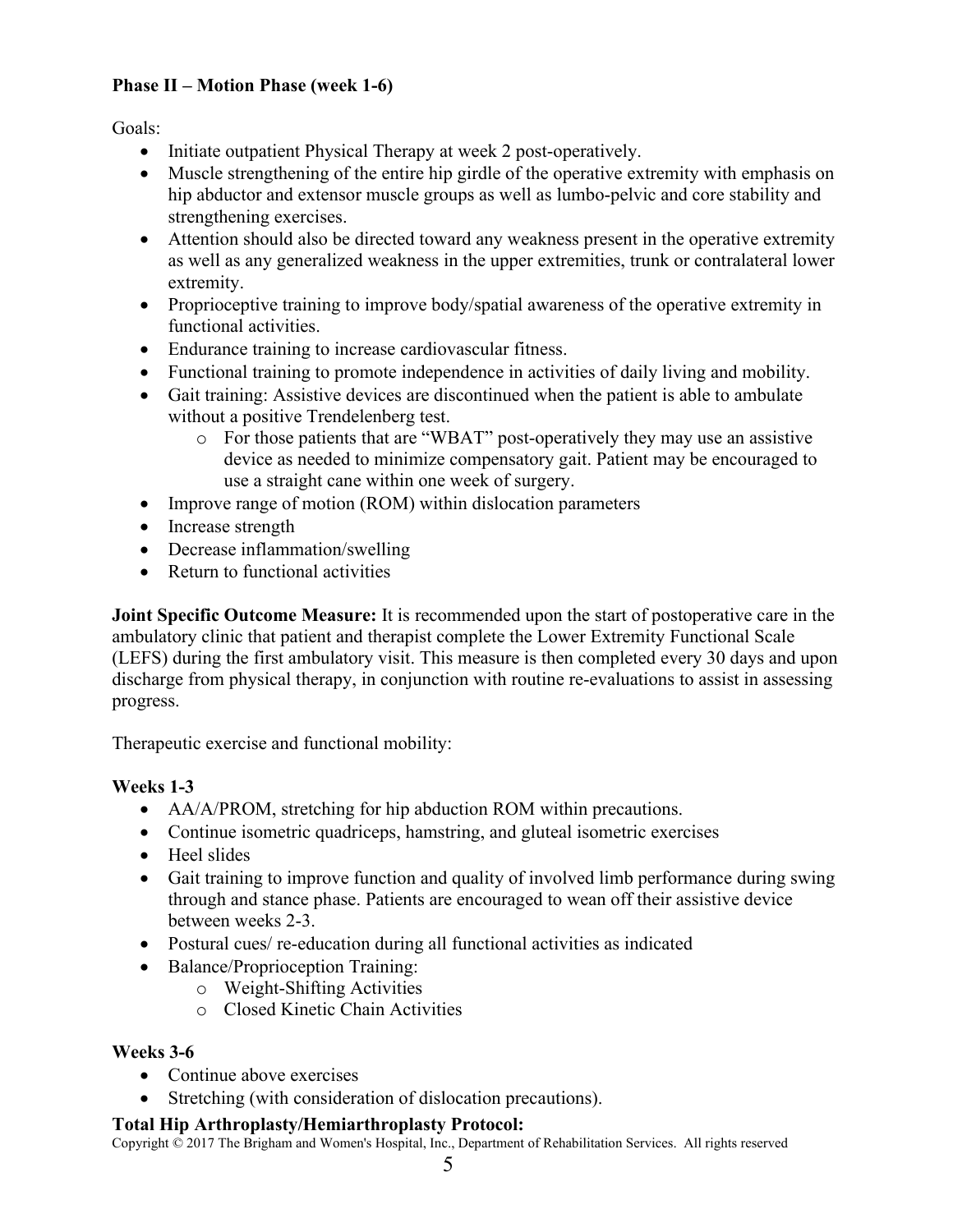- Front and lateral step up and step down.
- 4-way straight leg raise (SLR) with consideration of dislocation precautions.
- $\bullet$  1/4 front lunge.
- Use sit to stand and chair exercises to increase hip extension strength during functional tasks.
- Sidestepping
- Backwards ambulation
- Ambulation on uneven surfaces
- Lifting/Carrying
- Pushing or Pulling
- Squatting or Crouching
- Return-To-Work Tasks
- Begin aquatic program if incision is completely healed.
- Stationary bike, progress resistance starting 3-4 weeks per patient tolerance.

# Modalities (weeks 1-6):

- Cryotherapy 1-3x/day for swelling and pain management.
- Other modalities at the discretion of the therapist based on clinical findings. (Please see Department of Rehabilitation Services Modality specific procedures.)

# *Progression to driving is per surgeon recommendations*

Criteria for progression to the next phase:

- Active hip range of motion 0-110'
- Good voluntary quadriceps control
- Independent ambulation 800ft without assistive device, deviations or antalgia
- Minimal pain and inflammation

# **Phase III – Intermediate phase (week 7-12):**

*(Depending on the patient's progress and individual goals patient may meet criteria for discharge from outpatient PT during this phase).* 

Goals:

- Good strength of all lower extremity musculature.
- Return to most functional activities and begin light recreational activities (i.e. pool or walking program)

Therapeutic Exercises:

- Continue exercises listed in Phase II with progression including resistance and repetitions. It is recommended to assess hip/knee and trunk stability at this time and provide patients with open/closed chain activities that are appropriate for each patient's individual needs.
- Initiate endurance program which could include walking, stationary bicycle, elliptical and/or pool.
- Initiate and progress age-appropriate balance and proprioception exercises.

# **Total Hip Arthroplasty/Hemiarthroplasty Protocol:**